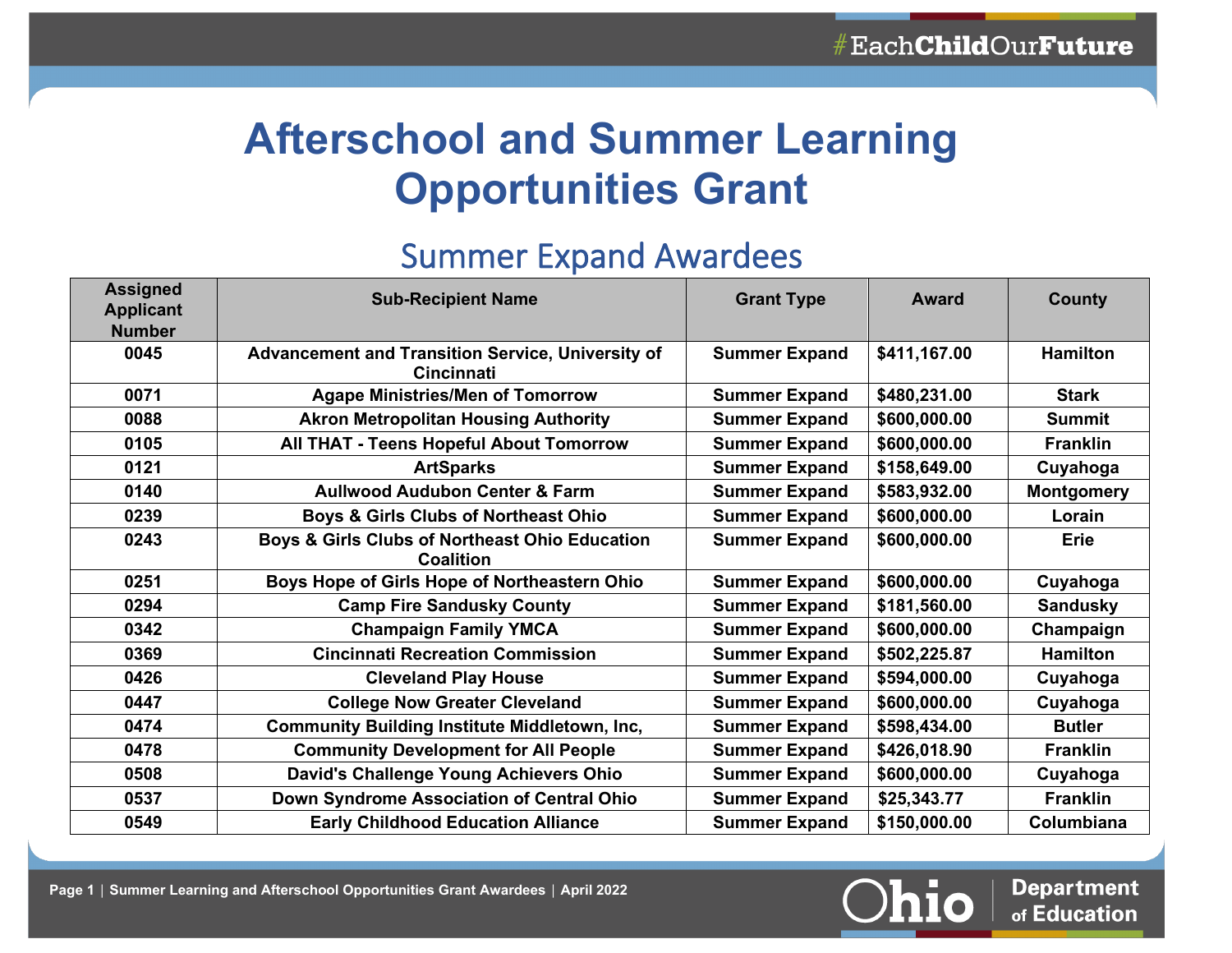| 0556 | <b>East End Community Services</b>                                  | <b>Summer Expand</b> | \$497,906.79 | <b>Montgomery</b> |
|------|---------------------------------------------------------------------|----------------------|--------------|-------------------|
| 0633 | <b>FamiliesFORWARD</b>                                              | <b>Summer Expand</b> | \$600,000.00 | <b>Hamilton</b>   |
| 0661 | <b>Flying Horse Farms</b>                                           | <b>Summer Expand</b> | \$600,000.00 | <b>Morrow</b>     |
| 0687 | <b>Gallia-Vinton Educational Service Center</b>                     | <b>Summer Expand</b> | \$600,000.00 | <b>Gallia</b>     |
| 0856 | <b>IKRON Corporation</b>                                            | <b>Summer Expand</b> | \$600,000.00 | <b>Hamilton</b>   |
| 0861 | <b>Imani Family Center</b>                                          | <b>Summer Expand</b> | \$600,000.00 | <b>Hamilton</b>   |
| 0937 | Kiddie Kollege Childcare Campus 2                                   | <b>Summer Expand</b> | \$232,233.16 | <b>Lucas</b>      |
| 0980 | Law & Leadership Institute                                          | <b>Summer Expand</b> | \$600,000.00 | <b>Franklin</b>   |
| 1062 | <b>Logan County Neighborhood Outreach</b>                           | <b>Summer Expand</b> | \$166,244.90 | Logan             |
| 1138 | Muskingum County Drug Alcohol and Substance Abuse<br><b>Council</b> | <b>Summer Expand</b> | \$186,966.00 | <b>Muskingum</b>  |
| 1154 | <b>Muskingum Valley Health Centers (MVHC)</b>                       | <b>Summer Expand</b> | \$126,410.18 | <b>Muskingum</b>  |
| 1160 | <b>MY Project USA</b>                                               | <b>Summer Expand</b> | \$600,000.00 | <b>Franklin</b>   |
| 1174 | National Inventors Hall of Fame, Inc.                               | <b>Summer Expand</b> | \$509,862.64 | <b>Stark</b>      |
| 1182 | <b>Neighborhood Alliance</b>                                        | <b>Summer Expand</b> | \$359,146.70 | Lorain            |
| 1217 | <b>Noble Learning Center</b>                                        | <b>Summer Expand</b> | \$543,945.00 | <b>Noble</b>      |
| 1220 | <b>North Canton Public Library</b>                                  | <b>Summer Expand</b> | \$157,266.00 | <b>Stark</b>      |
| 1263 | <b>Ohio State University Extension - Ohio 4-H</b>                   | <b>Summer Expand</b> | \$579,030.00 | <b>Franklin</b>   |
| 1390 | Philio Inc. dba, New Concepts                                       | <b>Summer Expand</b> | \$600,000.00 | <b>Lucas</b>      |
| 1472 | <b>Santa Maria Community Services</b>                               | <b>Summer Expand</b> | \$65,786.32  | <b>Hamilton</b>   |
| 1591 | <b>Teen Excellence</b>                                              | <b>Summer Expand</b> | \$404,375.49 | Cuyahoga          |
| 1614 | <b>The Children's Home</b>                                          | <b>Summer Expand</b> | \$600,000.00 | <b>Hamilton</b>   |
| 1623 | The Faith Alliance of Southwestern Ohio                             | <b>Summer Expand</b> | \$148,716.00 | <b>Butler</b>     |
| 1688 | <b>The Salvation Army</b>                                           | <b>Summer Expand</b> | \$495,000.00 | Lake              |
| 1694 | <b>The Scholar House</b>                                            | <b>Summer Expand</b> | \$570,330.00 | Cuyahoga          |
| 1699 | <b>The Tabernacle</b>                                               | <b>Summer Expand</b> | \$599,913.60 | <b>Lucas</b>      |
| 0004 | <b>Tri-County Jobs for Ohio's Graduates</b>                         | <b>Summer Expand</b> | \$600,000.00 | <b>Summit</b>     |
| 1814 | <b>Waterville Parents Association</b>                               | <b>Summer Expand</b> | \$596,886.33 | <b>Lucas</b>      |
| 1857 | <b>YMCA of Central Ohio</b>                                         | <b>Summer Expand</b> | \$311,518.00 | <b>Franklin</b>   |
| 1892 | <b>Young Men's Christian Association of Marion County</b>           | <b>Summer Expand</b> | \$599,285.00 | <b>Marion</b>     |

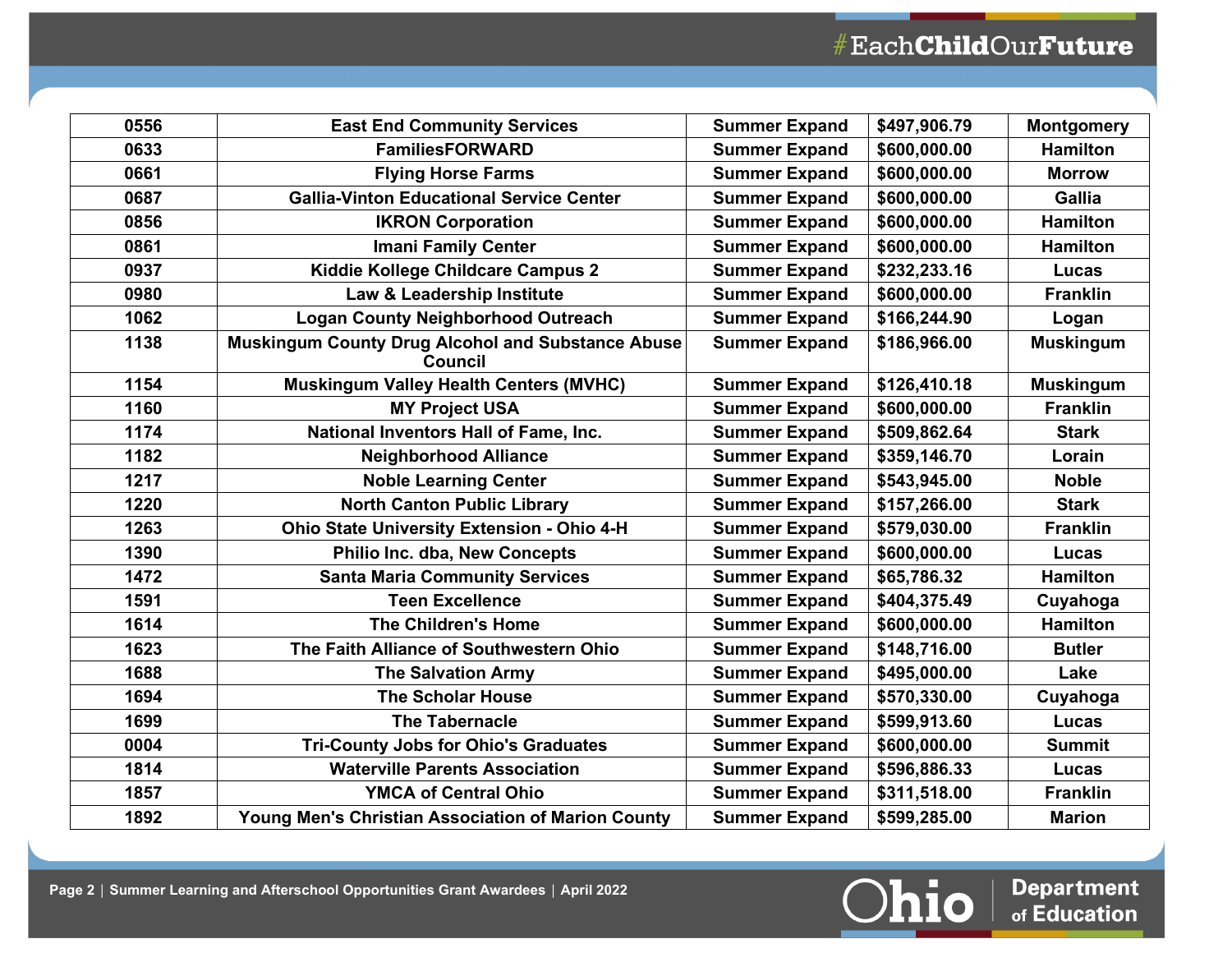**The View of Super Supersuper States of Summer Expand 3187,616.35 Putnam** 

### SUMMER EXPAND - TOTAL AWARDS - \$22,250,000.00

### Summer Create Awardees

| <b>Assigned</b><br><b>Applicant</b><br><b>Number</b> | <b>Sub-Recipient Name</b>                                                  | <b>Grant Type</b>    | <b>Award</b> | <b>County</b>     |
|------------------------------------------------------|----------------------------------------------------------------------------|----------------------|--------------|-------------------|
| 0053                                                 | <b>After School Discovery</b>                                              | <b>Summer Create</b> | \$222,000.00 | <b>Ashtabula</b>  |
| 0240                                                 | <b>Boys &amp; Girls Clubs of Northeast Ohio</b>                            | <b>Summer Create</b> | \$900,000.00 | Lorain            |
| 0244                                                 | Boys & Girls Clubs of Northeast Ohio Education<br><b>Coalition</b>         | <b>Summer Create</b> | \$900,000.00 | <b>Erie</b>       |
| 0293                                                 | <b>Cadence Care Network</b>                                                | <b>Summer Create</b> | \$564,750.00 | <b>Trumbull</b>   |
| 0340                                                 | <b>Champaign Family YMCA</b>                                               | <b>Summer Create</b> | \$900,000.00 | Champaign         |
| 0405                                                 | City Kids Care, Inc.                                                       | <b>Summer Create</b> | \$900,000.00 | <b>Mahoning</b>   |
| 0434                                                 | <b>Clinton County Foundation/ Project Trust</b>                            | <b>Summer Create</b> | \$247,474.36 | <b>Clinton</b>    |
| 0448                                                 | <b>College Now Greater Cleveland</b>                                       | <b>Summer Create</b> | \$900,000.00 | Cuyahoga          |
| 0476                                                 | <b>Community Building Institute Middletown, Inc.</b>                       | <b>Summer Create</b> | \$684,705.00 | <b>Butler</b>     |
| 0521                                                 | <b>Dayton Performing Arts Alliance</b>                                     | <b>Summer Create</b> | \$95,205.00  | <b>Montgomery</b> |
| 0539                                                 | <b>Dream Builders University Inc.</b>                                      | <b>Summer Create</b> | \$587,783.09 | <b>Hamilton</b>   |
| 0735                                                 | <b>Global Health Education and Development</b>                             | <b>Summer Create</b> | \$736,142.33 | <b>Franklin</b>   |
| 0748                                                 | <b>Great Lakes Community Action Partnership</b>                            | <b>Summer Create</b> | \$900,000.00 | <b>Sandusky</b>   |
| 0786                                                 | <b>Hardin County Board of DD</b>                                           | <b>Summer Create</b> | \$598,209.44 | <b>Hardin</b>     |
| 0794                                                 | <b>Healthy Visions</b>                                                     | <b>Summer Create</b> | \$255,975.00 | <b>Hamilton</b>   |
| 0894                                                 | <b>JOG-Miami Valley</b>                                                    | <b>Summer Create</b> | \$183,280.00 | <b>Montgomery</b> |
| 0912                                                 | <b>Junior Achievement of Central Ohio</b>                                  | <b>Summer Create</b> | \$207,249.34 | <b>Franklin</b>   |
| 0990                                                 | <b>Learn to Earn Dayton</b>                                                | <b>Summer Create</b> | \$363,977.43 | <b>Montgomery</b> |
| 1090                                                 | <b>Marion Technical College</b>                                            | <b>Summer Create</b> | \$900,000.00 | <b>Marion</b>     |
| 1140                                                 | <b>Muskingum County Drug Alcohol and Substance Abuse</b><br><b>Council</b> | <b>Summer Create</b> | \$299,609.63 | <b>Muskingum</b>  |

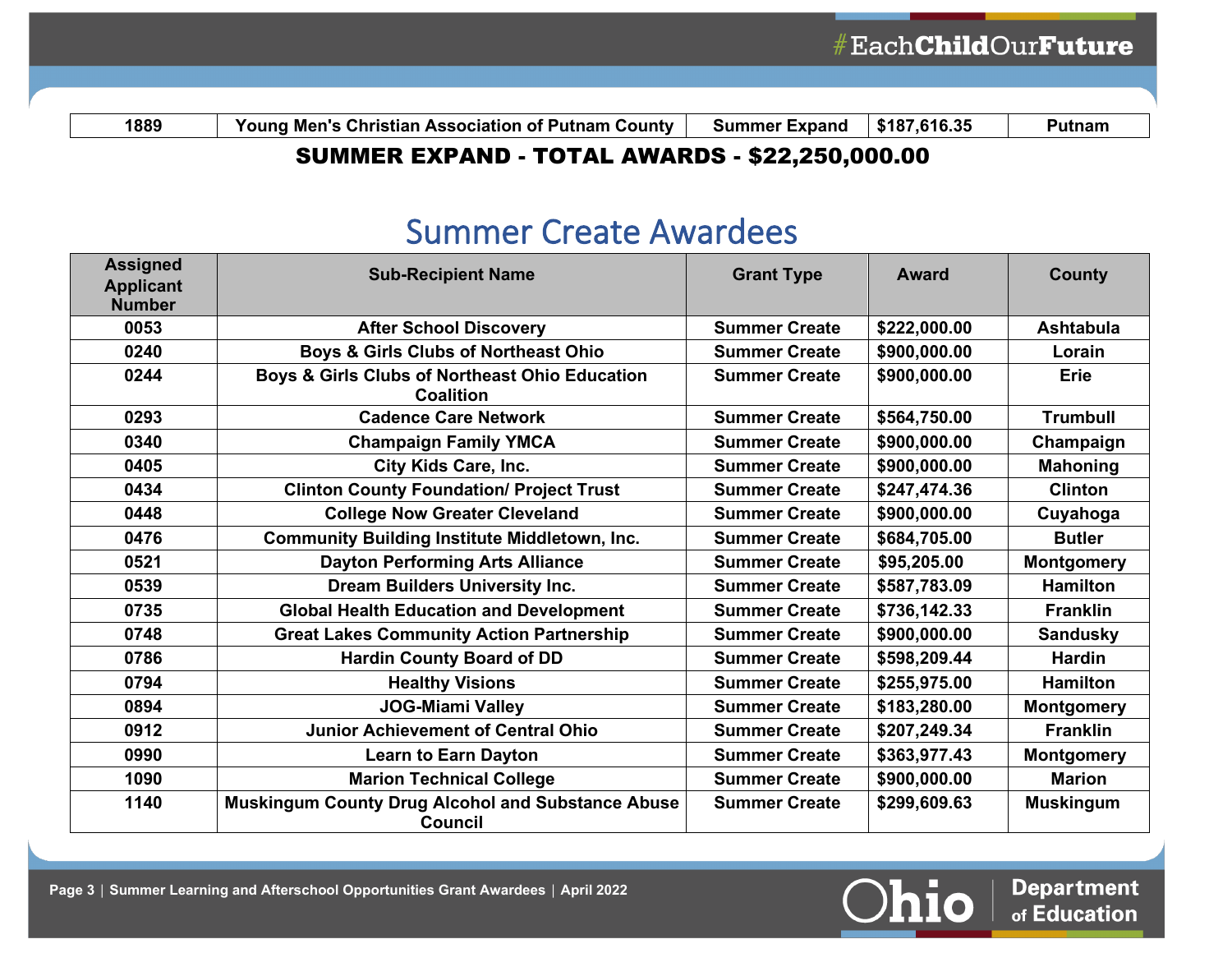| 1156 | <b>Muskingum Valley Health Centers (MVHC)</b>      | <b>Summer Create</b> | \$781,728.00 | <b>Muskingum</b>  |
|------|----------------------------------------------------|----------------------|--------------|-------------------|
| 1191 | <b>New Direction Learning Center Inc.</b>          | <b>Summer Create</b> | \$876,120.00 | <b>Montgomery</b> |
| 1216 | <b>Noble Learning Center</b>                       | <b>Summer Create</b> | \$375,983.55 | <b>Noble</b>      |
| 1253 | Ohio State University Extension - Ohio 4-H         | <b>Summer Create</b> | \$899,172.00 | <b>Franklin</b>   |
| 1407 | <b>Project GRAD Akron</b>                          | <b>Summer Create</b> | \$489,211.75 | Summit            |
| 1482 | <b>Serenity Health &amp; Wellness Corps</b>        | <b>Summer Create</b> | \$900,000.00 | Cuyahoga          |
| 1525 | <b>SPARC Council</b>                               | <b>Summer Create</b> | \$900,000.00 | <b>Richland</b>   |
| 1564 | <b>Summit Center/New Prospect Baptist Church</b>   | <b>Summer Create</b> | \$899,968.00 | <b>Hamilton</b>   |
| 1606 | The Buckeye Ranch, Inc.                            | <b>Summer Create</b> | \$367,500.00 | <b>Franklin</b>   |
| 1703 | <b>The University Church</b>                       | <b>Summer Create</b> | \$600,000.00 | Lucas             |
| 1705 | The University of Akron                            | <b>Summer Create</b> | \$812,793.38 | <b>Summit</b>     |
| 1791 | <b>Urban League of Greater Cleveland</b>           | <b>Summer Create</b> | \$532,217.70 | Cuyahoga          |
| 1855 | <b>YMCA of Central Ohio</b>                        | <b>Summer Create</b> | \$623,930.00 | <b>Franklin</b>   |
| 1864 | <b>YMCA of Greater Cincinnati</b>                  | <b>Summer Create</b> | \$879,925.00 | <b>Hamilton</b>   |
| 1891 | Young Men's Christian Association of Marion County | <b>Summer Create</b> | \$607,202.00 | <b>Marion</b>     |
| 1899 | <b>Youngstown State University</b>                 | <b>Summer Create</b> | \$357,888.00 | <b>Mahoning</b>   |
|      |                                                    |                      |              |                   |

#### SUMMER CREATE TOTAL AWARDS - \$22,250,000.00

# Afterschool Expand Awardees

| <b>Assigned</b><br><b>Applicant</b><br><b>Number</b> | <b>Sub-Recipient Name</b>                                               | <b>Grant Type</b>         | <b>Award</b> | County            |
|------------------------------------------------------|-------------------------------------------------------------------------|---------------------------|--------------|-------------------|
| 0106                                                 | All THAT - Teens Hopeful About Tomorrow                                 | <b>Afterschool Expand</b> | \$600,000.00 | <b>Franklin</b>   |
| 0138                                                 | <b>Aullwood Audubon Center &amp; Farm</b>                               | <b>Afterschool Expand</b> | \$291,380.66 | <b>Montgomery</b> |
| 0173                                                 | <b>Big Brother Big Sisters</b>                                          | <b>Afterschool Expand</b> | \$53,050.67  | <b>Fairfield</b>  |
| 0180                                                 | Big Brothers Big Sisters of Summit, Medina and Stark<br><b>Counties</b> | <b>Afterschool Expand</b> | \$143,812.08 | <b>Summit</b>     |
| 0241                                                 | <b>Boys &amp; Girls Clubs of Northeast Ohio</b>                         | <b>Afterschool Expand</b> | \$600,000.00 | Lorain            |

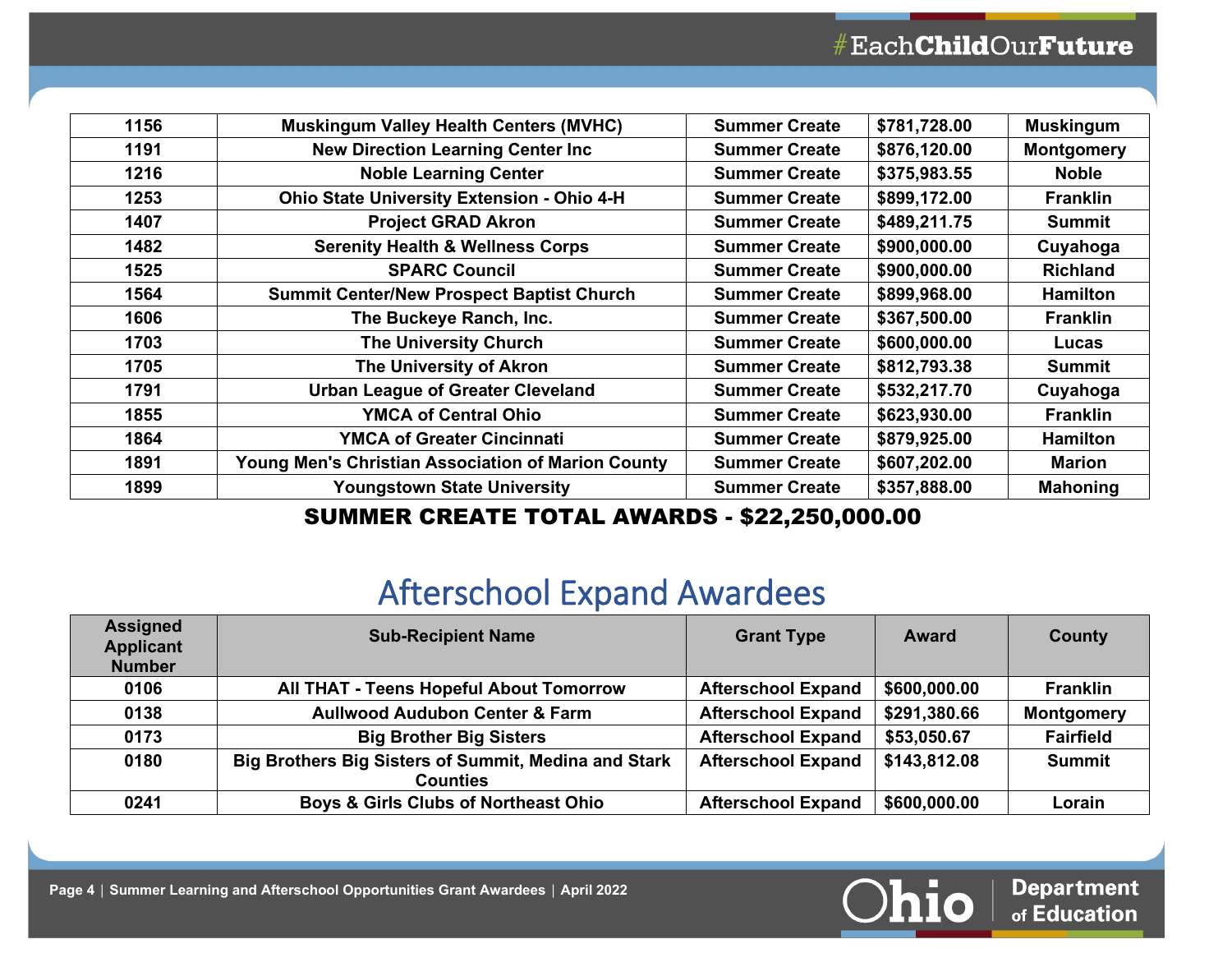| 0245 | Boys & Girls Clubs of Northeast Ohio Education<br><b>Coalition</b>         | <b>Afterschool Expand</b> | \$600,000.00 | <b>Erie</b>      |
|------|----------------------------------------------------------------------------|---------------------------|--------------|------------------|
| 1926 | Boys and Girls Club of Washington County                                   | <b>Afterschool Expand</b> | \$214,706.00 | Washington       |
| 0250 | Boys Hope Girls Hope of Northeastern Ohio                                  | <b>Afterschool Expand</b> | \$600,000.00 | Cuyahoga         |
| 0292 | <b>Cadence Care Network</b>                                                | <b>Afterschool Expand</b> | \$475,524.00 | <b>Trumbull</b>  |
| 0343 | <b>Champaign Family YMCA</b>                                               | <b>Afterschool Expand</b> | \$600,000.00 | Champaign        |
| 0351 | <b>Child Focus</b>                                                         | <b>Afterschool Expand</b> | \$254,800.69 | <b>Clermont</b>  |
| 0355 | <b>Children's Rescue Center, Inc.</b>                                      | <b>Afterschool Expand</b> | \$452,778.72 | <b>Clark</b>     |
| 0361 | <b>Cincinnati Arts Association</b>                                         | <b>Afterschool Expand</b> | \$600,000.00 | <b>Hamilton</b>  |
| 0373 | <b>Cincinnati Recreation Commission</b>                                    | <b>Afterschool Expand</b> | \$594,371.00 | <b>Hamilton</b>  |
| 0427 | <b>Cleveland Play House</b>                                                | <b>Afterschool Expand</b> | \$600,000.00 | Cuyahoga         |
| 0430 | <b>Cleveland State University</b>                                          | <b>Afterschool Expand</b> | \$600,000.00 | Cuyahoga         |
| 0446 | <b>College Now Greater Clevealnd</b>                                       | <b>Afterschool Expand</b> | \$600,000.00 | Cuyahoga         |
| 0509 | <b>David's Challenge Young Achievers</b>                                   | <b>Afterschool Expand</b> | \$600,000.00 | Cuyahoga         |
| 0634 | <b>FamiliesFORWARD</b>                                                     | <b>Afterschool Expand</b> | \$600,000.00 | <b>Hamilton</b>  |
| 0690 | <b>Gallia-Vinton Educational Service Center</b>                            | <b>Afterschool Expand</b> | \$600,000.00 | <b>Gallia</b>    |
| 0728 | <b>Girls on the Run of Northwest Ohio</b>                                  | <b>Afterschool Expand</b> | \$242,724.00 | Lucas            |
| 0742 | <b>GRAD Cincinnati, Inc.</b>                                               | <b>Afterschool Expand</b> | \$400,000.00 | <b>Hamilton</b>  |
| 0764 | <b>Greater Cincinnati STEM Collaborative (University of</b><br>Cincinnati) | <b>Afterschool Expand</b> | \$554,921.00 | <b>Hamilton</b>  |
| 0853 | I Am Boundless, Inc.                                                       | <b>Afterschool Expand</b> | \$600,000.00 | <b>Franklin</b>  |
| 0882 | It's Not A Moment It's A Movement                                          | <b>Afterschool Expand</b> | \$586,564.00 | Cuyahoga         |
| 1003 | <b>Lexington-Bell Community Center</b>                                     | <b>Afterschool Expand</b> | \$282,434.00 | Cuyahoga         |
| 1093 | <b>Marion-Crawford Prevention Programs</b>                                 | <b>Afterschool Expand</b> | \$600,000.00 | <b>Marion</b>    |
| 1135 | <b>Murtis Taylor Human Services System</b>                                 | <b>Afterschool Expand</b> | \$600,000.00 | Cuyahoga         |
| 1151 | <b>Muskingum Valley Educational Service Center</b>                         | <b>Afterschool Expand</b> | \$76,150.24  | <b>Muskingum</b> |
| 1161 | <b>MY Project USA</b>                                                      | <b>Afterschool Expand</b> | \$600,000.00 | <b>Franklin</b>  |
| 1183 | <b>Neighborhood Alliance</b>                                               | <b>Afterschool Expand</b> | \$46,738.75  | Lorain           |
| 1264 | Ohio State University Extension - Ohio 4-H                                 | <b>Afterschool Expand</b> | \$597,944.00 | <b>Franklin</b>  |
| 1266 | <b>Ohio University</b>                                                     | <b>Afterschool Expand</b> | \$566,464.94 | <b>Athens</b>    |

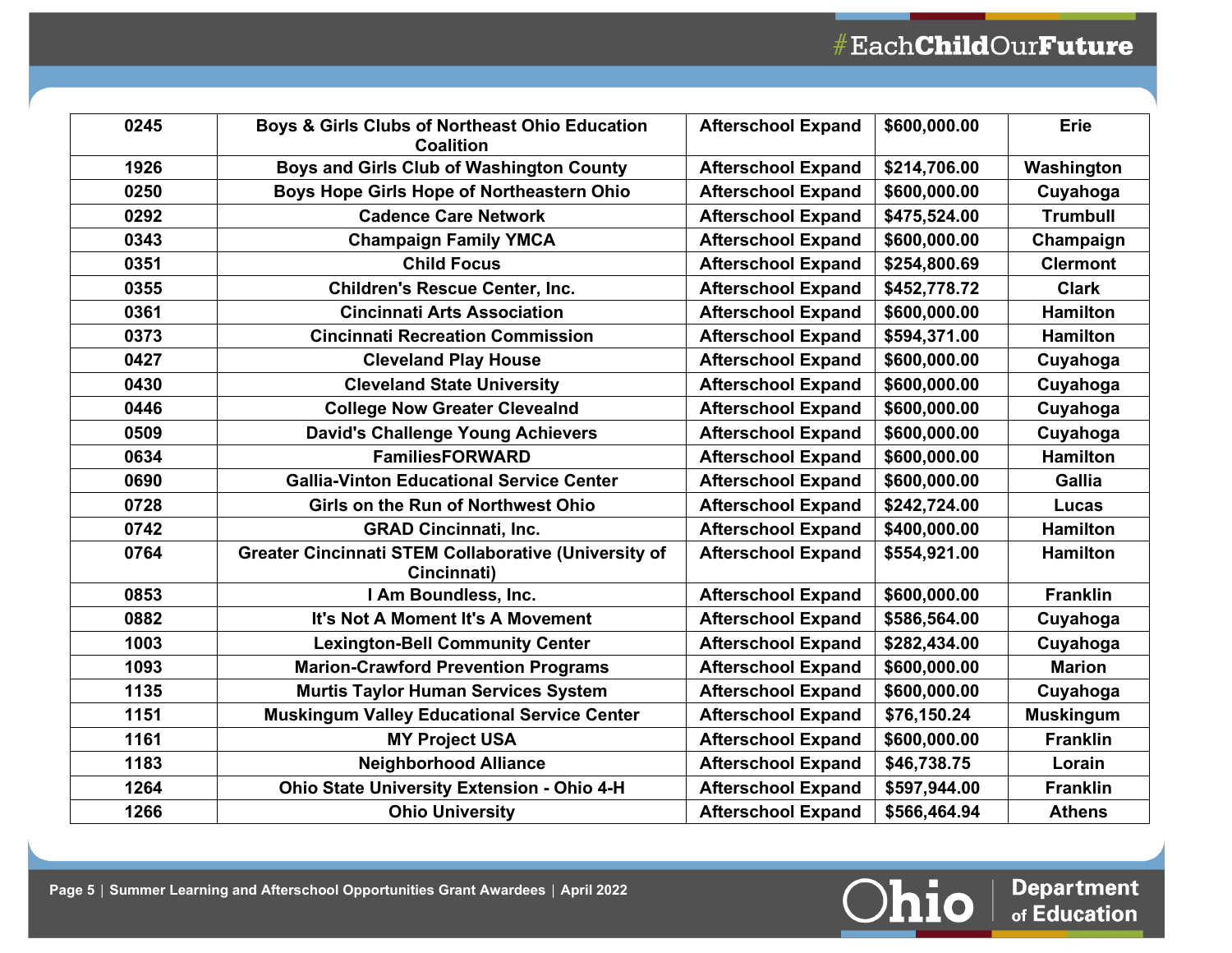| 1272 | <b>Ohio Urban Renaissance</b>                             | <b>Afterschool Expand</b> | \$554,839.00 | <b>Mahoning</b>   |
|------|-----------------------------------------------------------|---------------------------|--------------|-------------------|
| 1290 | <b>Omega Community Development Corporation</b>            | <b>Afterschool Expand</b> | \$304,120.00 | <b>Montgomery</b> |
| 1388 | <b>PHASTAR Corporation</b>                                | <b>Afterschool Expand</b> | \$600,000.00 | Cuyahoga          |
| 1389 | <b>Philio Inc. dba New Concepts</b>                       | <b>Afterschool Expand</b> | \$256,083.41 | Lucas             |
| 1414 | <b>Putnam Educational Foundation</b>                      | <b>Afterschool Expand</b> | \$541,200.00 | <b>Putnam</b>     |
| 1473 | <b>Santa Maria Community Services</b>                     | <b>Afterschool Expand</b> | \$141,105.81 | <b>Hamilton</b>   |
| 1484 | <b>Seven Baskets Community Development Corp</b>           | <b>Afterschool Expand</b> | \$139,675.00 | <b>Franklin</b>   |
| 1493 | <b>Sidney-Shelby County Workforce Partnership</b>         | <b>Afterschool Expand</b> | \$600,000.00 | <b>Shelby</b>     |
| 1616 | <b>The Children's Home</b>                                | <b>Afterschool Expand</b> | \$580,935.00 | <b>Hamilton</b>   |
| 1655 | The Ohio Academy of Science                               | <b>Afterschool Expand</b> | \$555,050.00 | <b>Franklin</b>   |
| 1700 | <b>The Tabernacle</b>                                     | <b>Afterschool Expand</b> | \$599,363.60 | Lucas             |
| 1754 | TutorSmart Greater Toledo                                 | <b>Afterschool Expand</b> | \$600,000.00 | Lucas             |
| 1775 | United Way of Youngstown and the Mahoning Valley          | <b>Afterschool Expand</b> | \$588,949.00 | <b>Mahoning</b>   |
| 1893 | <b>Young Men's Christian Association of Marion County</b> | <b>Afterschool Expand</b> | \$595,476.00 | <b>Marion</b>     |
| 1894 | Young Men's Christian Association of Putnam County        | <b>Afterschool Expand</b> | \$158,838.43 | <b>Putnam</b>     |

#### AFTERSCHOOL EXPAND TOTAL AWARDS - \$22,250,000.00

# Afterschool Create Awardees

| <b>Assigned</b><br><b>Applicant</b><br><b>Number</b> | <b>Sub-Recipient Name</b>                                          | <b>Grant Type</b>         | <b>Award</b>   | County          |
|------------------------------------------------------|--------------------------------------------------------------------|---------------------------|----------------|-----------------|
| 0060                                                 | <b>After-School All-Stars Ohio</b>                                 | <b>Afterschool Create</b> | \$1,000,000.00 | <b>Franklin</b> |
| 0110                                                 | <b>Alta Care Group</b>                                             | <b>Afterschool Create</b> | \$496,384.92   | <b>Mahoning</b> |
| 0179                                                 | <b>Big Brothers Big Sisters of Lorain County</b>                   | <b>Afterschool Create</b> | \$996,416.78   | Lorain          |
| 0246                                                 | Boys & Girls Clubs of Northeast Ohio Education<br><b>Coalition</b> | <b>Afterschool Create</b> | \$25,687.28    | <b>Erie</b>     |
| 0354                                                 | <b>Children's Rescue Center</b>                                    | <b>Afterschool Create</b> | \$487,429.92   | <b>Clark</b>    |
| 0421                                                 | <b>Civic Garden Center</b>                                         | <b>Afterschool Create</b> | \$93,856.37    | <b>Hamilton</b> |